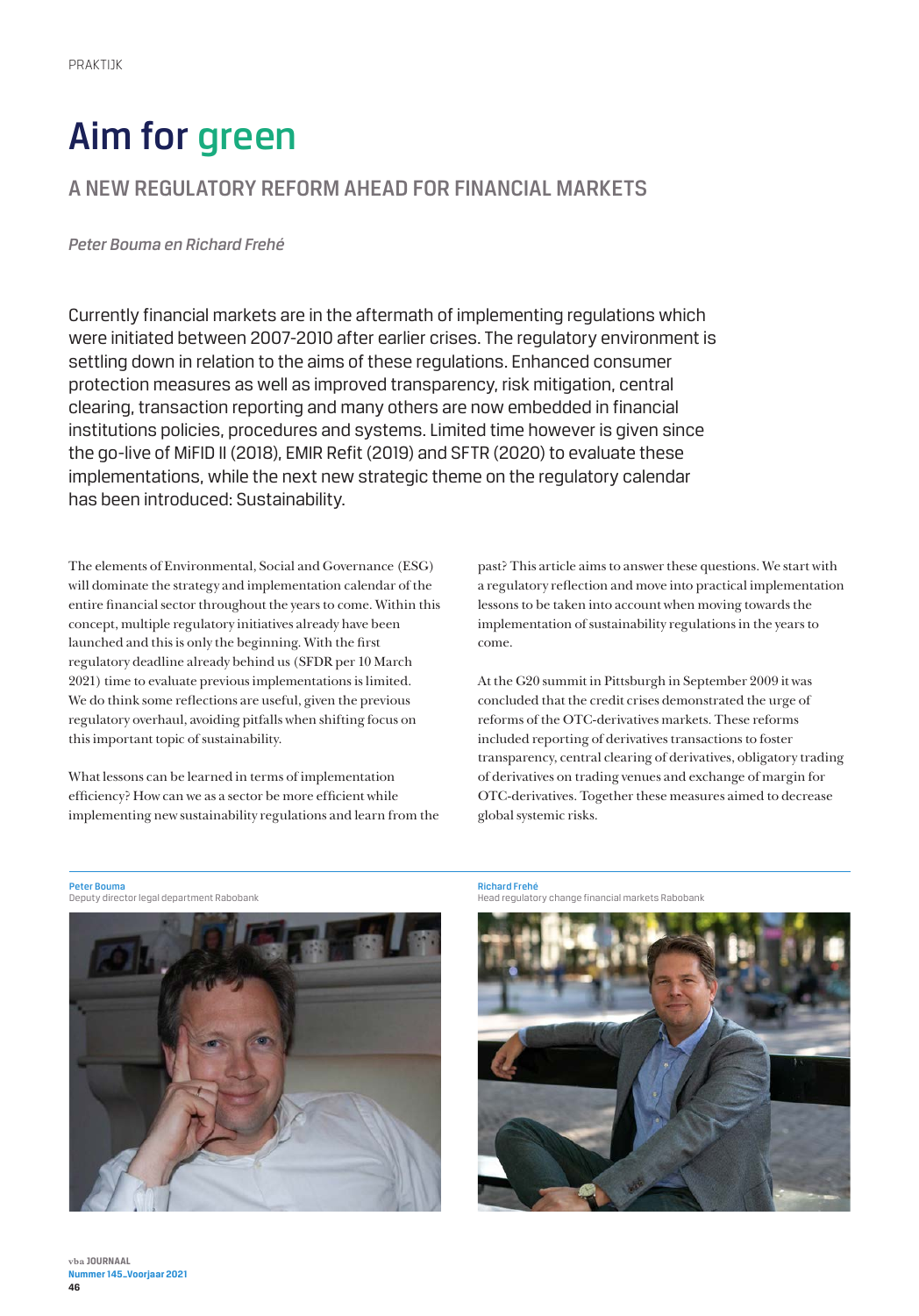In Europe these reforms were implemented via the European derivatives regulation (also known as EMIR), and (parts of) the Markets in Financials Instruments Regulation (MiFIR). Multiple other regulations were introduced by the European Commission (EC) such as:

- alternative investment fund managers were regulated by the AIFMD;
- investor protection rules and market infrastructure rules were worked out and detailed in MiFID II/ MIFIR;
- regulation on securities settlement and central securities depositories (CSD) can be found in the CSDR;
- pre contractual information to retail clients in PRIIPs;
- information disclosure and reporting requirements with regard to securities finance transactions in the SFTR.

Not only the number of regulations, but also the amount and complexity of requirements within these regulations make it safe to state that the financial markets faced an avalanche of regulatory initiatives. MiFID II/ MIFIR alone already includes over 30.000 pages of rules. What makes it even more complex, is that all financial markets regulators across the globe took action and introduced new financial markets regulations in their own approach, timeframe and not always in a coordinated way. For example, in the United States the reforms were implemented via the Dodd Frank Act (DFA) and with an extraterritorial scope. Despite the overlap in requirements with European regulations mutual recognition of each other's requirements is not equally available for all the requirements in these regulations. This resulted in European institutions having to implement both European as well as US requirements which among others impacted derivatives transactions between US and European counterparties.

## **DESPITE THE ACHIEVEMENTS MADE THERE ARE CHALLENGES AHEAD AND IMPROVEMENTS ARE REQUIRED**

Having implemented all the measures derived from these regulations over the last decade, various positive impacts can be identified, including:

- the financial markets have become more transparent for regulators due to transaction reporting requirements from various regulations in relation to financial products;
- counterparty risks in the derivatives markets have been reduced by central clearing and mandatory exchange of both variation and initial margin;
- investor protection has been further enhanced, for instance by ensuring that only products are being distributed that have an identified target market for their clients.

Next to the positive effects of these new regulations, also some concerns are identified. This includes the central clearing obligation of EMIR, which resulted in additional risks on derivatives increasingly concentrated on a few central counter parties (CCP's). With the liquidity now being concentrated on these CCP's, this triggered a new systemic risk. To mitigate these new systemic risks, EMIR has now been reviewed to give supervisory authorities (in particular ESMA) more powers to

supervise systematically important CCP's. Because of the relevance of these systematically important CCP's, they also became politically important as we learned from Brexit and the discussion on UK CCP's. The continuation after Brexit of the use of UK CCP's by EU financial institutions is therefore still highly debated.

Also derived from the new regulations, investors were confronted with higher costs of services and products resulting especially in smaller retail investors concluding that certain services/ products are less accessible for them. E.g. investment services to retail investors became focussed on standardized portfolio management, investment funds or execution only services and less on (bespoke) investment advice. Due to the disclosure requirements, clients are now confronted with an overload of information which doesn't necessarily imply that they are better informed.<sup>1</sup>

## **VARIOUS INSIGHTS AND SIDE-EFFECTS LED REGULATORS TO PARTIALLY REVISE THE REGULATIONS AND INTRODUCE REGULATORY RELIEFS, OR NOT…**

The EC started to alleviate the regulatory burden over the last years. Various publications on these introduced financial markets regulations stipulated the need to review, acknowledging the feedback from the various market participants. When looking at EMIR refit, which was published on 17 June 2019, some deregulations are introduced. This included that smaller financial counterparties do not have to comply with the clearing obligation anymore and smaller nonfinancial counterparty do not have to report their derivatives transactions themselves.

> OVER THE LAST TEN YEARS, REFORMS HAVE SIGNIFICANTLY IMPACTED FINANCIAL MARKETS THROUGH VARIOUS REGULATIONS SUCH AS MIFID II, AIFMD, EMIR AND PRIIPS

On 15 February 2021, a MiFID II quick fix has been announced, including less stringent cost disclosure rules in the wholesale market. A more fundamental review of MiFID II is expected at a later stage and will also deal with the infrastructure in the financial markets.

When looking at these regulations from a market-wide perspective, these regulatory reviews and refinements definitely provide some relief for certain parties. This relief however also entails that – among others – internal processes, systems, procedures, risk policies are to be amended again. When looking ahead, both regulators, financial institutions as well as investors could benefit from a "first time right" design and implementation of financial markets regulations.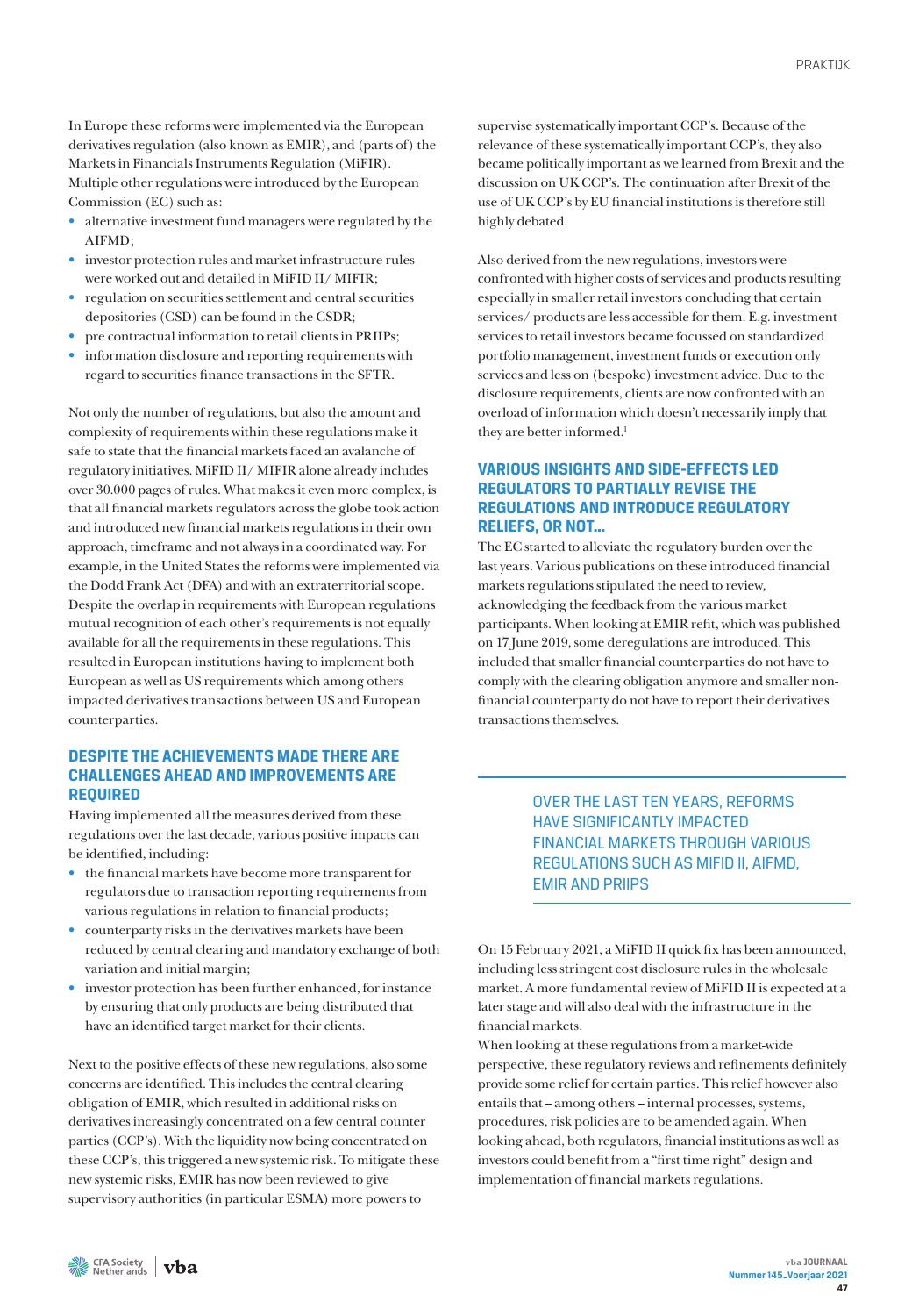## **IMPLEMENTING REGULATIONS AND REMAINING COMPLIANT COMES AT A PRICE**

In order to become and stay compliant, financial parties had to set up large projects and developed various instruments in order to keep oversight. Examples in this regard are baseline documents including all the relevant requirements to facilitate implementation in policies, procedures, systems as well as audit trails to demonstrate how all these requirements were implemented. Such extensive implementations would typically be supported by or outsourced to law and consultancy firms with accompanying costs. Once implemented, risk and control frameworks have to be established, maintained and enhanced in order to continuously monitor if the organization is still compliant in the business as usual situation. Identification of potential deficiencies and remediation would trigger the continuous improvement of these regulatory implementations and increase the cost of control at the same time. Hence, both the implementation of new regulatory requirements and the maintenance of such frameworks going forward are a costly burden for the supervised financial institutions. One can imagine that especially for smaller firms it has become more and more challenging to keep afloat.

> NEW REGULATIONS CHANGE THE FINANCIAL MARKETS LANDSCAPE AND INTRODUCE VARIOUS NEW PLAYERS – SUCH AS DATA SERVICES PROVIDERS – WHICH AIM FOR A PIECE OF THE PIE

To give an impression of the costs involved, the EC provided an estimate for MiFID II in 2011.<sup>2</sup> It was estimated to generate oneoff compliance costs of between € 512 and € 732 million and ongoing costs of between € 312 and € 586 million. This represents one-off and ongoing cost impacts of respectively 0.10% to 0.15% and 0.06% to 0.12% of total operating spending of the EU banking sector. Consequently these costs shall be borne by the financial markets participants in scope of MiFID. These expenditures are additional to the already imposed costs at the time of the introduction of MiFID in 2007. These were estimated at 0.56% (retail and savings banks) and 0.68% (investment banks) of total operating spending while ongoing compliance costs were estimated at 0.11% (retail and savings banks) to 0.17% (investment banks) of total operating expenditure.

These figures are the estimations made by the EC and are considered to be on the low side when looking at the actual expenditures after implementing MiFID II and its further revisions.

The introduction of the various (revised) regulations also led to much new data to be produced and transmitted which created an earning model for new players. An example in this regard are so called "trade repositories" to which counterparties should

report their transactions and from which the reporting to various regulators is performed. These trade repositories (e.g. DTCC, Univista and RegisTR) were introduced to facilitate the reporting requirements under EMIR and SFTR. Another example are the "data reporting services providers" introduced to facilitate the reporting and transparency requirements under MIFIR. In the data providing area, to demonstrate compliance with the best execution rules of MiFID II, firms have to get data from third party suppliers which often is taken up by the trading venues. Next to the facilitation of the execution of transactions, collection and selling data has become a new important commercial activity for trading venues.

These new players and new functions in the financial markets infrastructure came at a price as well as additional dependencies on a limited number of providers in the market. The costs are paid by firms providing investment services/ investment activities, leading to higher prices and/ or less profit. At the same time these institutions are very much dependent on these trade repositories/ data reporting services providers performing the actual reporting to the regulators for them.

## **WITH ALL THIS DATA BEING REPORTED AND MADE AVAILABLE CENTRALLY, WHO'S REALLY BENEFITTING?**

So far, the institutions in scope of these additional requirements have invested significant amounts to get these processes up and running. They however did not yet benefit from – for instance – using the market wide reported data in aggregated form or otherwise. Subsequently, only regulators are currently able to use this data where even they are not yet able to do so on a wider scale.

Because of the fragmented data streams created, the EC is likely to aim to establish a European public consolidated tape provider. This will probably be the European Securities and Markets Authority (ESMA) or linked to ESMA. This consolidated tape provider will consolidate data on transactions collected because of all the regulatory reporting requirements and made available to regulators and a wider audience for transparency reasons. It is expected that a public consolidated tape provider will result in lower prices on data with regard to financial instruments traded in the financial markets. Details have to be worked out in the framework of the review of MiFID II which will take place in 2021.

#### **THE NEW STRATEGIC TOPIC: SUSTAINABILITY**

While still in the middle of the regulatory reviews of financial markets regulations, the new strategic topic on the European calendar has already been introduced: Sustainability. For financial markets the impact relating to sustainability will primarily focus on Environmental, Social and Governance (ESG) factors that have to be taken into account for investments and economic activities.

Under the sustainability-umbrella various new regulatory initiatives are already being launched. The major triggers are in particular the 2015 UN 2030 and sustainable development goals, the Paris climate agreement, the Green deal of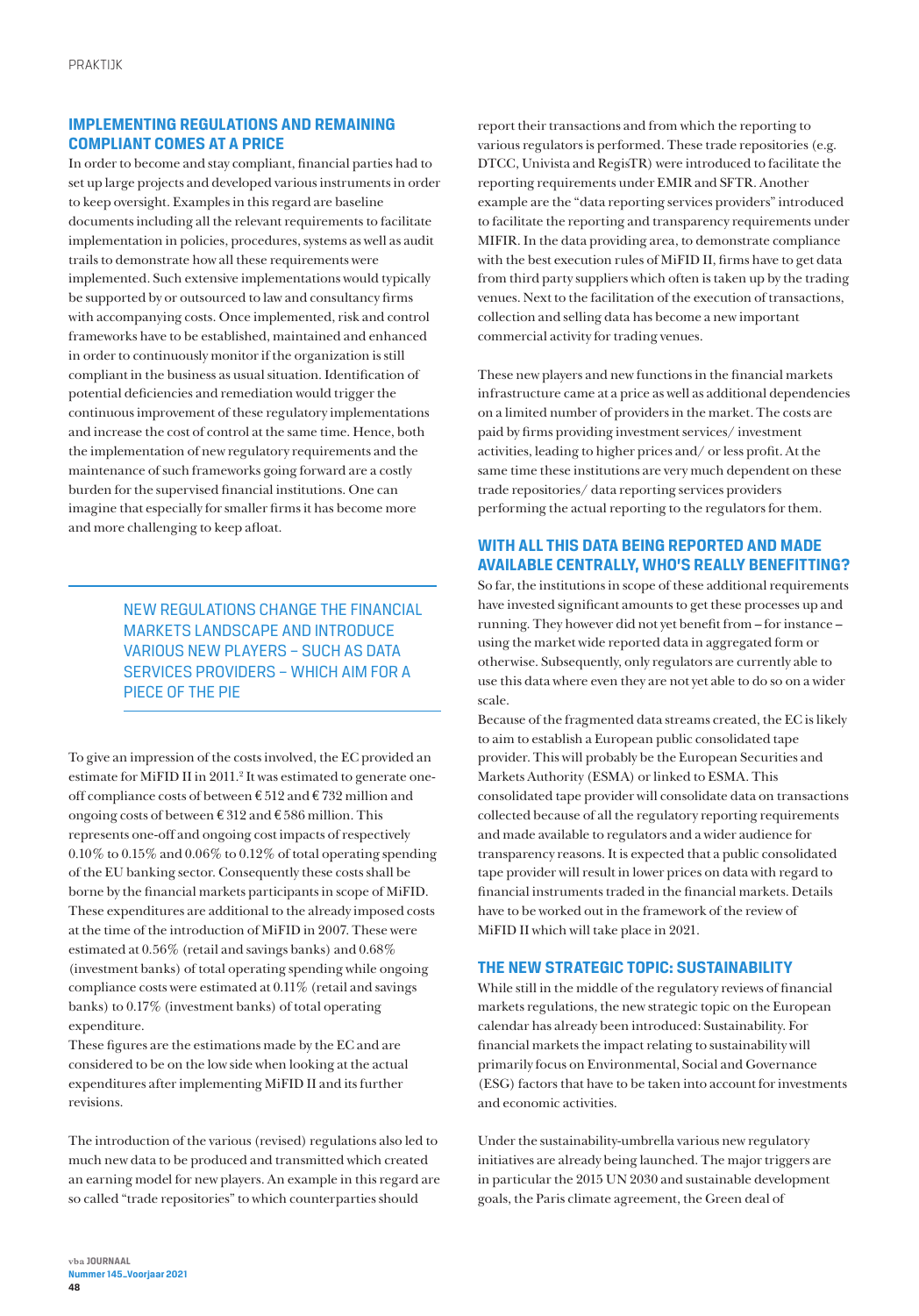11 December 2019 and the European Green Deal investment plan of 14 January 2020.The latter intending to mobilize at least 1 trillion euro (!) of investments for sustainability goals over the next decade. This can only be ensured by a massive redirection of investments to which financial institutions, investors and the real economy will have to contribute.

Major new regulations (proposed or already final) are among others:

- the Sustainable Finance Disclosure Regulation (SFDR) which seeks to increase transparency on how financial market participants integrate sustainability risks and opportunities into their investment decisions and recommendations;
- the taxonomy regulation which establishes the criteria for determining the level of contribution to environmental objectives for specific economic activities;
- the EU green bond standard supporting the green bond market growth and promoting its transparency and integrity;
- regulation on sustainable benchmarks systematically evaluating the sustainability performance of various elements used while implementing sustainability measures;
- MiFID II ESG to implement ESG in risk management, product governance and suitability;
- amendments of the Non-Financial Reporting Directive (NFRD) to include information on sustainability to be disclosed by companies.

This is just an overview of what is already known to be implemented over the coming years and it is just a tip of the sustainability iceberg.

## THE FINANCIAL SECTOR SHOULDN'T UNDERESTIMATE THE QUANTITY AND THE COMPLEXITY OF THE SUSTAINABILITY **REGULATIONS**

Next to the quantity and complexity, there is also a strong political pressure to implement these regulations as soon as possible. Because of the high-speed pace, the regulations are not always carefully drafted in full alignment with other regulations. A good example is the SFDR of 27 November 2019, which had a first date of application on 10 March 2021. It was clear that the level II regulation with all the relevant details would not be finalized and officially published before that date. Even though the European Supervisory Authorities (ESA's) encouraged the EC to reconsider<sup>3</sup> the application date of the SFDR, the EC chose not to postpone. This creates a lot of uncertainty as proper implementation can only be done when the more detailed guidance in Level II regulation is final and sufficient time is given to implement these. On the first application date of 10 March 2021 only implementation on high level could be done based on the level I regulation. The level I regulation is also awaiting further clarification on certain

important elements. The ESA's sent a letter to the EC on 7 January 2021 with a list of quite fundamental but not exhaustive lacks of clarity with regard to SFDR level I.<sup>4</sup> One could wonder why the EC insisted on implementation on 10 March 2021 while there were so many lacks of clarity and only level I regulation was available for implementation.

## **WHAT LESSONS CAN BE LEARNED WHEN STARTING THE CHALLENGE OF IMPLEMENTING THE SUSTAINABILITY REQUIREMENTS?**

The size, complexity, lack of clarity and political pressure on quick implementation are a given. But with the extensive experience in the market place being available at both the level of regulators as well as within the financial institutions, there is much to gain from the lessons learned while implementing previous regulations. The key question is *"how will we jointly be able to do so, and be more (cost)efficient in implementing the upcoming sustainability regulations while realizing the ambitions as set forth in these regulations?"*.

We believe that there are three main pillars of interest to focus on:

- 1. joint efforts and market wide baseline setting;
- 2. spend costs for the right purpose and focus on profitability;
- 3. better use of data output as generated by market participants.

#### 1. JOINT EFFORTS AND MARKET WIDE BASELINE SETTING

Sustainability regulations rather seem to focus on effective measures to instigate the market to move towards sustainability goals especially by redirecting investments.

For example, the SFDR is meant to disclose sustainability information to investors. One could expect these disclosures to be focussed on sustainable products in order to make transparent to investors whether these products are really "green" (in line with the aim and definitions following the SFDR). However next to disclosures on green products, the SFDR requires financial market participants and financial advisors to gather detailed information and to provide disclosures on entity level. These disclosures should inform investors on principal adverse impact of investment decisions and financial advice on sustainability factors (article 4 of the SFDR)<sup>5</sup> When the level II SFDR regulation is final, detailed qualitative and quantitative disclosures will have to be made based on various indicators.6 This includes financial market products and advice without any sustainable goals. In order to prevent to issue negative principal adverse impact statements, market participants/ financial advisers could be stimulated to focus more on green investments.

It is also good to mention that the regulators request financial market participants to describe their actions taken and which aim to avoid or reduce principal adverse sustainable impact in their investments.7

Next to discussion of the SFDR on how to interpret, the Dutch Association of Banks went a step further. The complexities and lack of clarity of the SFDR required a different approach.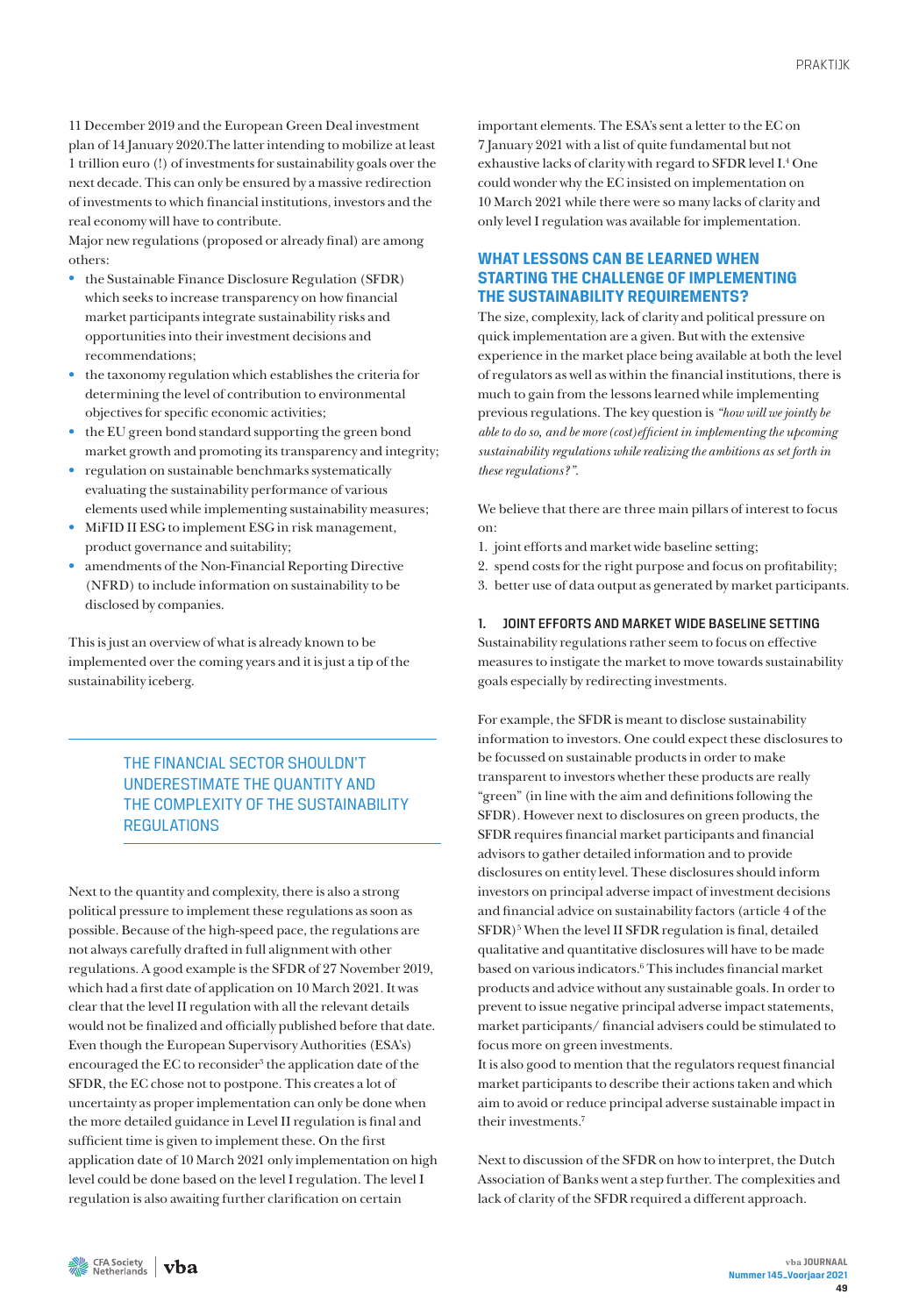Subsequently, on behalf of a large group of Dutch banks, a law firm was involved and instructed to extract the requirements out of the SFDR in so called baselines and give guidance as much as possible. As the SFDR level I and II and the interpretations will evolve over time, these baselines will have to be updated at a later stage.

Looking at this specific example the first lesson learned has already been put into practice, saving a significant amount of money for institutions; jointly set the legal baseline for the regulatory implementations. This joint effort helps to:

- get grip and joint understanding on this complex regulation;
- create an overview of the detailed requirements and an understanding in the market of these requirements;
- can serve as a verified basis for an audit trail proving implementation of the regulation;
- create a solid basis for a joint approach and implementation of the legal baselines without affecting the necessary commercial freedom of parties in the market;
- be cost efficient as well as consistent throughout the market;
- facilitate discussions with regulators on the implementation.

Not only for the sustainability regulations can this be seen as a best practice but also for other regulations in the sector. This approach is already quite often used in the US and with success.

#### 2. SPEND COSTS FOR THE RIGHT PURPOSE AND FOCUS ON PROFITABILITY

The ESG regulations seem to have similarities with the EU financial market regulations issued after the credit crisis 2008 and the Euro crisis 2010 and which have an impact on the costs involved with implementation. For the coming years, the costs of implementation itself will be significant and is expected to be at least equivalent to the implemented regulations over the last ten years. The similarities are related to for instance:

- the ESG regulations form an avalanche of regulations with high complexity;
- financial market participant will become more dependent on third parties to get the necessary data to comply with ESG regulations;
- the regulations are shifting into an area which is greenfield for the majority of market participants;
- investments in new (technological) structures will be required,
- support of law firms and consultants will likely to be required,
- internal capacity working on the change will again be significant.

Markets participants stressed in several occasions that – when drafting regulation and especially the more detailed level II regulation – cost efficiency should be taken into account by the (European) regulators. $8$ 

These additional costs for doing business could interfere with another strategic and essential element dominating the agendas of market participants; the focus on improving the cost-income ratio. Especially in current market circumstances where among others low interest rates are putting the cost-income ratios

under pressure, investing in regulatory implementations does not immediately contribute to these ambitions. Having to invest a significant amount of money to adhere to the new ESGstandards comes at a price and will lead to further pressure on the feasibility of cost-benefit ambitions. Subsequently, it is to be decided by institutions whether or not these costs are well spent or if discontinuation of products and/or services is the better option.

Unfortunately these are not the main elements of impact in relation to costs and profitability. A more fundamental shift is being triggered. One has to face the facts that if the product and services portfolio is to be gradually transferred to new characteristics (more or only green), other products or services might become (partially) obsolete due to misalignment with ESG-standards. Also clients and social pressure could demand shifting towards the characteristics of services rather than profitability. In that case it becomes a challenge to keep a balance between improving the sustainability character of the product portfolio and return on investments for clients. For instance investing in regions outside Europe could be profitable but do not meet the European sustainability standards.

#### 3. BETTER USE OF DATA OUTPUT AS GENERATED BY MARKET PARTICIPANTS

The collection and dissemination of sustainable, but also financial data is fragmented. Stakeholders encounter significant difficulties in accessing, comparing and using financial and sustainability related information published pursuant to the relevant EU legislation. The EC stated that a European single access point of data (ESAP) is needed<sup>9</sup> and has started a consultation to get general and technical views how to establish this ESAP.10 This seems a similar approach as for the consolidated tape provider as single access point for transaction data.

Given the joint interest and investments in creating a more ESGfriendly environment, one could consider to make the overload of ESG-data which will be reported available in an aggregated and secure way. This would enable market participants to assess in an efficient way how investments meet the sustainability levels and to comply with ESG disclosure requirements. It will facilitate an adequate provision of sustainability information to investors and the markets which of course should also be done in an understandable way.<sup>11</sup>

Installing the ESAP is therefore considered pivotal to really facilitate the access of market participants to sustainability data.

## **FINAL REMARKS**

To make regulations on sustainability a success, it is of paramount importance that with the further development and implementation of these regulations, both the EC, other regulators and the market participants;

- focus on their costs benefits analyses and cost efficient implementation;
- facilitate easy access to relevant sustainability data to comply with the regulations;